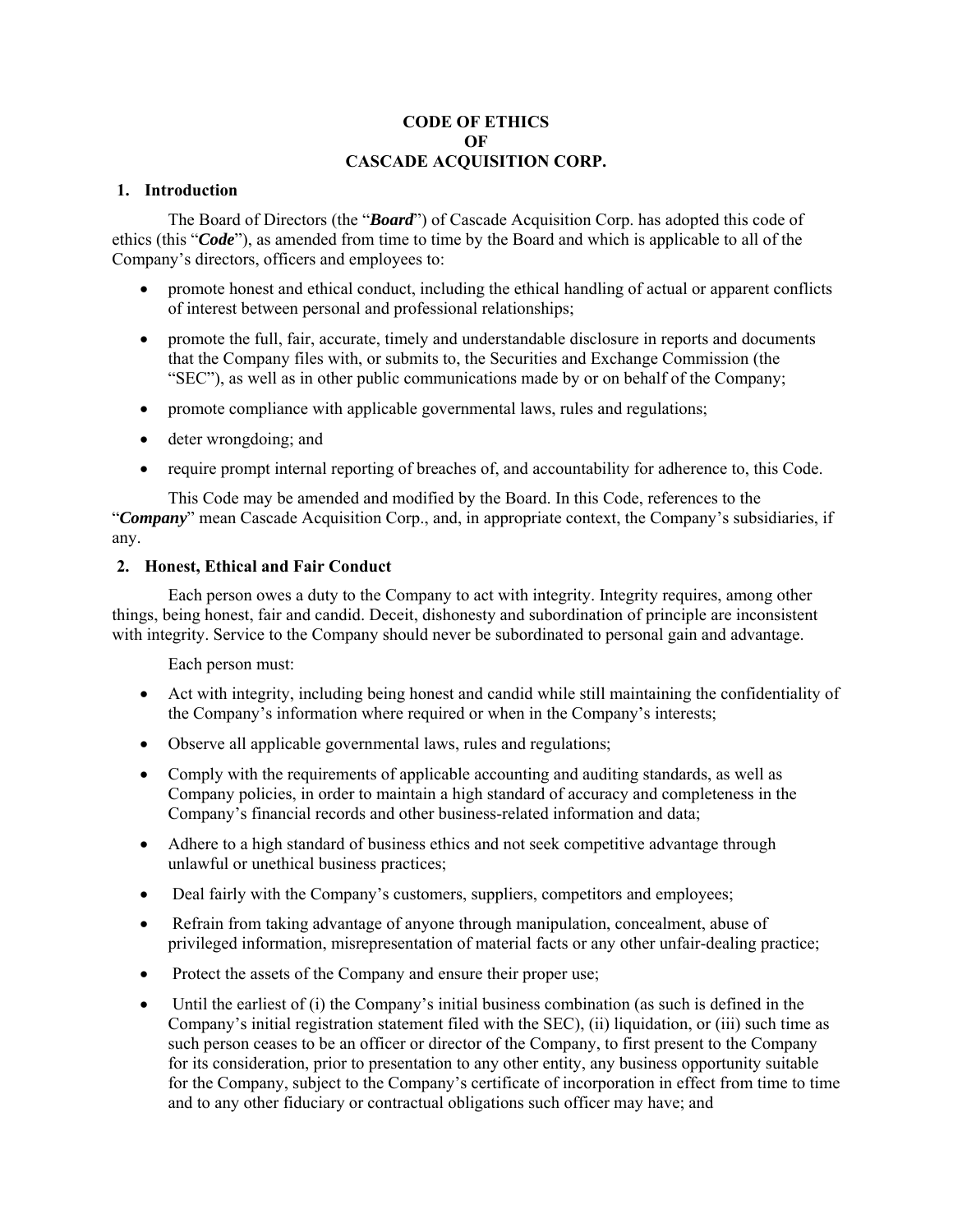- Avoid conflicts of interest, wherever possible, except as may be allowed under guidelines or resolutions approved by the Board (or the appropriate committee of the Board) or as disclosed in the Company's public filings with the SEC. Anything that would be a conflict for a person subject to this Code also will be a conflict for a member of his or her immediate family or any other close relative. Examples of conflict of interest situations include, but are not limited to, the following:
- any significant ownership interest in any supplier or customer;
- any consulting or employment relationship with any supplier or customer;
- the receipt of any money, non-nominal gifts or excessive entertainment from any entity with which the Company has current or prospective business dealings;
- selling anything to the Company or buying anything from the Company, except on the same terms and conditions as comparable officers or directors are permitted to so purchase or sell;
- any other financial transaction, arrangement or relationship (including any indebtedness or guarantee of indebtedness) involving the Company; and
- any other circumstance, event, relationship or situation in which the personal interest of a person subject to this Code interferes — or even appears to interfere — with the interests of the Company as a whole.

Notwithstanding the foregoing, nothing herein shall prohibit a director, officer, employee or contractor of the Company from reporting possible violations of federal law or regulation to any governmental agency or entity or making other disclosures that are protected pursuant to federal law or regulation. Prior authorization from the Company is not required in order to make any such reports or disclosures and the reporting individual is not required to notify the Company that such reports or disclosures have been made.

In addition, pursuant to the Defend Trade Secrets Act, employees shall not be held criminally or civilly liable under any Federal or State trade secret law for the disclosure of a trade secret that is made in confidence to a Federal, State, or local government official, either directly or indirectly, or to an attorney; and solely for the purpose of reporting or investigating a suspected violation of law; or is made in a complaint or other document filed in a lawsuit or other proceeding, if such filing is made under seal. Should any provision in this Code conflict with this provision, this provision shall control.

#### **3. Disclosure**

The Company strives to ensure that the contents of and the disclosures in the reports and documents that the Company files with the SEC and other public communications shall be full, fair, accurate, timely and understandable in accordance with applicable disclosure standards, including standards of materiality, where appropriate. Each person must:

- not knowingly misrepresent, or cause others to misrepresent, facts about the Company to others, whether within or outside the Company, including to the Company's independent registered public accountants, governmental regulators, self-regulating organizations and other governmental officials, as appropriate; and
- in relation to his or her area of responsibility, properly review and critically analyze proposed disclosure for accuracy and completeness.

In addition to the foregoing, the Chief Executive Officer ("*CEO*") and the Chief Financial Officer ("*CFO*") of the Company and each subsidiary of the Company (or persons performing similar functions), and each other person that typically is involved in the financial reporting of the Company must familiarize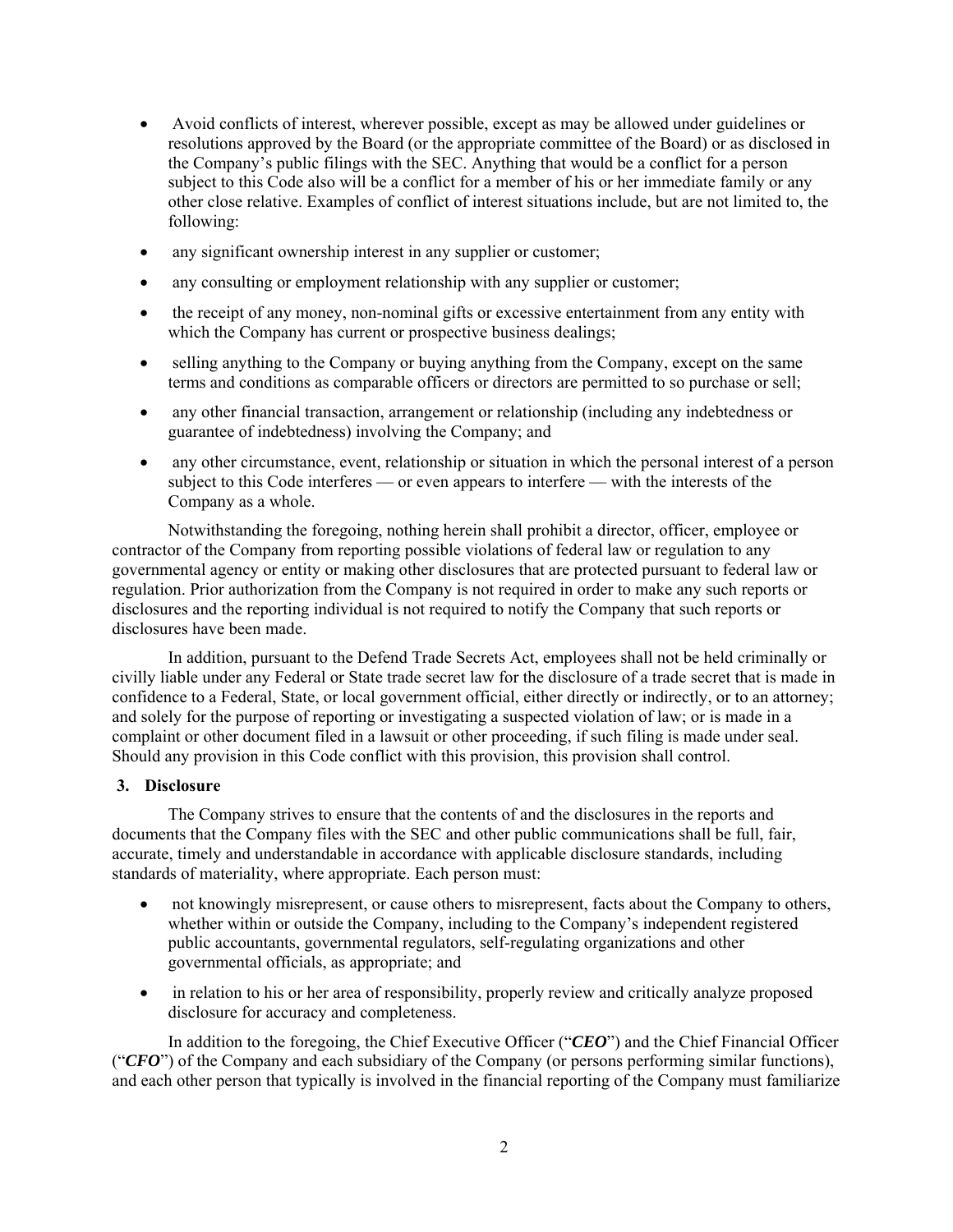himself or herself with the disclosure requirements applicable to the Company as well as the business and financial operations of the Company.

Each person must promptly bring to the attention of the Chairman of the Board any information he or she may have concerning (a) significant deficiencies in the design or operation of internal and/or disclosure controls that could adversely affect the Company's ability to record, process, summarize and report financial data or (b) any fraud that involves management or other employees who have a significant role in the Company's financial reporting, disclosures or internal controls.

## **4. Compliance**

It is the Company's obligation and policy to comply with all applicable governmental laws, rules and regulations. All directors, officers and employees of the Company are expected to understand, respect and comply with all of the laws, regulations, policies and procedures that apply to them in their positions with the Company. Employees are responsible for talking to their supervisors to determine which laws, regulations and Company policies apply to their position and what training is necessary to understand and comply with them.

Directors, officers and employees are directed to specific policies and procedures available to persons they supervise.

## **5. Reporting and Accountability**

The Board is responsible for applying this Code to specific situations in which questions are presented to it and has the authority to interpret this Code in any particular situation. Any person who becomes aware of any existing or potential breach of this Code is required to notify the Chairman of the Board promptly. Failure to do so is, in and of itself, a breach of this Code.

Specifically, each person must:

- notify the Chairman of the Board promptly of any existing or potential violation of this Code; and
- not retaliate against any other person for reports of potential violations that are made in good faith.

The Company will follow the following procedures in investigating and enforcing this Code and in reporting on this Code:

- The Board will take all appropriate action to investigate any breaches reported to it.
- Upon determination by the Board that a breach has occurred, the Board (by majority decision) will take or authorize such disciplinary or preventive action as it deems appropriate, after consultation with the Company's internal or external legal counsel, up to and including dismissal or, in the event of criminal or other serious violations of law, notification of the SEC or other appropriate law enforcement authorities.

No person following the above procedure shall, as a result of following such procedure, be subject by the Company or any officer or employee thereof to discharge, demotion suspension, threat, harassment or, in any manner, discrimination against such person in terms and conditions of employment.

## **6. Waivers and Amendments**

Any waiver (defined below) or an implicit waiver (defined below) from a provision of this Code for the principal executive officer, principal financial officer, principal accounting officer or controller, and persons performing similar functions or any amendment (as defined below) to this Code is required to be disclosed in a current report on Form 8-K filed with the SEC. In lieu of filing a current report on Form 8-K to report any such waivers or amendments, the Company may provide such information on its website, in the event that it establishes one in the future, if it keeps such information on the website for at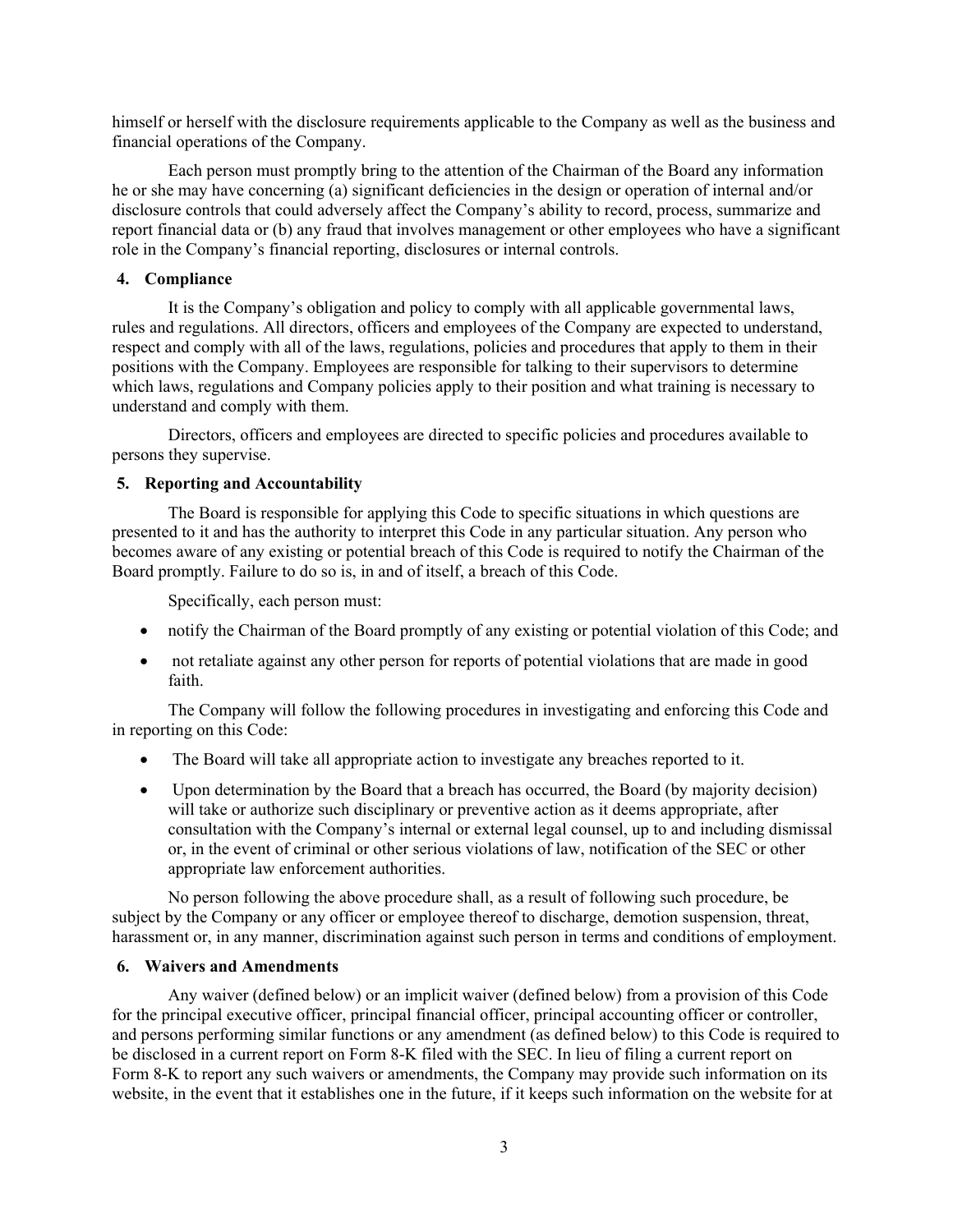least 12 months and discloses the website address as well as any intention to provide such disclosures in this manner in its most recently filed Annual Report on Form 10-K.

A "waiver" means the approval by the Board of a material departure from a provision of this Code. An "implicit waiver" means the Company's failure to take action within a reasonable period of time regarding a material departure from a provision of this Code that has been made known to an executive officer of the Company. An "amendment" means any amendment to this Code other than minor technical, administrative or other non-substantive amendments hereto.

All persons should note that it is not the Company's intention to grant or to permit waivers from the requirements of this Code. The Company expects full compliance with this Code.

### **7. Insider Information and Securities Trading**

No person who is aware of material, non-public information about the Company may, directly or indirectly, buy or sell the Company's securities or engage in another action to take advantage of such information. It is also against the law to trade or to "tip" others who might make an investment decision based on material, non-public information about the Company. For example, using material, non-public information to buy or sell the Company's securities, options in the Company's securities or the securities of any Company supplier, customer or competitor is prohibited. The consequences of insider trading violations can be severe. These rules also apply to the use of material, nonpublic information about other companies (including, for example, our customers, competitors and potential business partners). In addition to directors, officers or employees, these rules apply to such person's spouse, children, parents and siblings, as well as any other family members living in such person's home.

#### **8. Financial Statements and Other Records**

All of the Company's books, records, accounts and financial statements must be maintained in reasonable detail, must appropriately reflect the Company's transactions and must both conform to applicable legal requirements and to the Company's system of internal controls. Unrecorded or "off the books" funds or assets should not be maintained unless permitted by applicable law or regulation.

Records should always be retained or destroyed according to the Company's record retention policies. In accordance with those policies, in the event of litigation or governmental investigation, please consult the Board or the Company's internal or external legal counsel.

### **9. Improper Influence on Conduct of Audits**

No director or officer, or any other person acting under the direction thereof, shall directly or indirectly take any action to coerce, manipulate, mislead or fraudulently influence any public or certified public accountant engaged in the performance of an audit or review of the financial statements of the Company or take any action that such person knows or should know that if successful could result in rendering the Company's financial statements materially misleading. Any person who believes such improper influence is being exerted should report such action to such person's supervisor, or if that is impractical under the circumstances, to any of our directors.

Types of conduct that could constitute improper influence include, but are not limited to, directly or indirectly:

- Offering or paying bribes or other financial incentives, including future employment or contracts for non-audit services;
- Providing an auditor with an inaccurate or misleading legal analysis;
- Threatening to cancel or canceling existing non-audit or audit engagements if the auditor objects to the Company's accounting;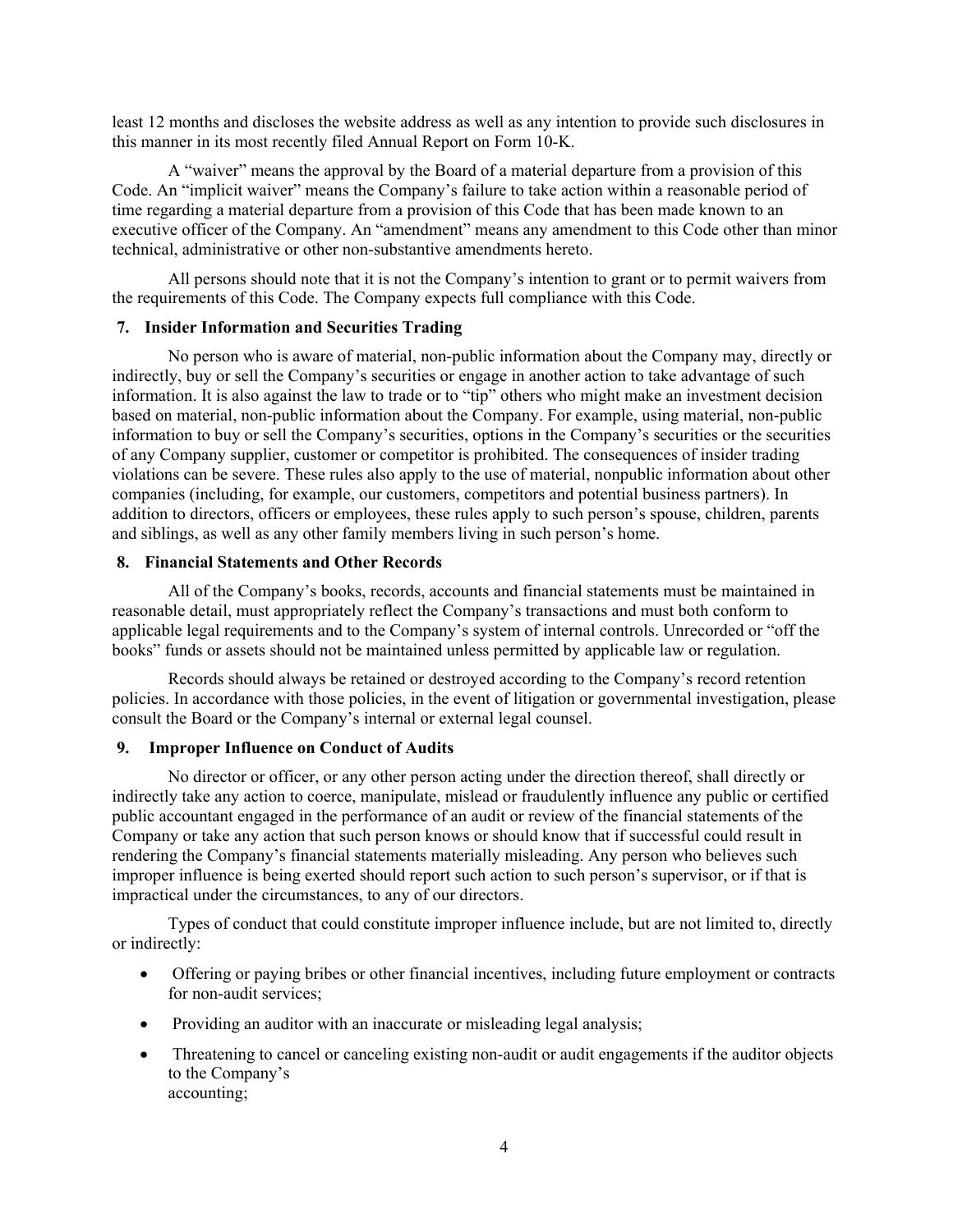- Seeking to have a partner removed from the audit engagement because the partner objects to the Company's accounting;
- Blackmailing; and
- Making physical threats.

## **10. Anti-Corruption Laws**

The Company complies with the anti-corruption laws of the countries in which it does business, including the U.S. Foreign Corrupt Practices Act. To the extent prohibited by applicable law, directors, officers and employees will not directly or indirectly give anything of value to government officials, including employees of state-owned enterprises or foreign political candidates. These requirements apply both to Company employees and agents, such as third party sales representatives, no matter where they are doing business. If you are authorized to engage agents, you are responsible for ensuring they are reputable and for obtaining a written agreement to uphold the Company's standards in this area.

## **11. Violations**

Violation of this Code is grounds for disciplinary action up to and including termination of employment. Such action is in addition to any civil or criminal liability which might be imposed by any court or regulatory agency.

## **12. Other Policies and Procedures**

Any other policy or procedure set out by the Company in writing or made generally known to employees, officers or directors of the Company prior to the date hereof or hereafter are separate requirements and remain in full force and effect.

## **13. Inquiries**

All inquiries and questions in relation to this Code or its applicability to particular people or situations should be addressed to the Company's Secretary, or such other compliance officer as shall be designated from time to time by the Company.

## **PROVISIONS FOR CHIEF EXECUTIVE OFFICER AND SENIOR FINANCIAL OFFICERS**

The CEO and all senior financial officers, including the CFO and principal accounting officer, are bound by the provisions set forth herein relating to ethical conduct, conflicts of interest, and compliance with law. In addition to this Code, the CEO and senior financial officers are subject to the following additional specific policies:

- 1. Act with honesty and integrity, avoiding actual or apparent conflicts between personal, private interests and the interests of the Company, including receiving improper personal benefits as a result of his or her position.
- 2. Disclose to the CEO and the Board any material transaction or relationship that reasonably could be expected to give rise to a conflict of interest.
- 3. Perform responsibilities with a view to causing periodic reports and documents filed with or submitted to the SEC and all other public communications made by the Company to contain information that is accurate, complete, fair, objective, relevant, timely and understandable, including full review of all annual and quarterly reports.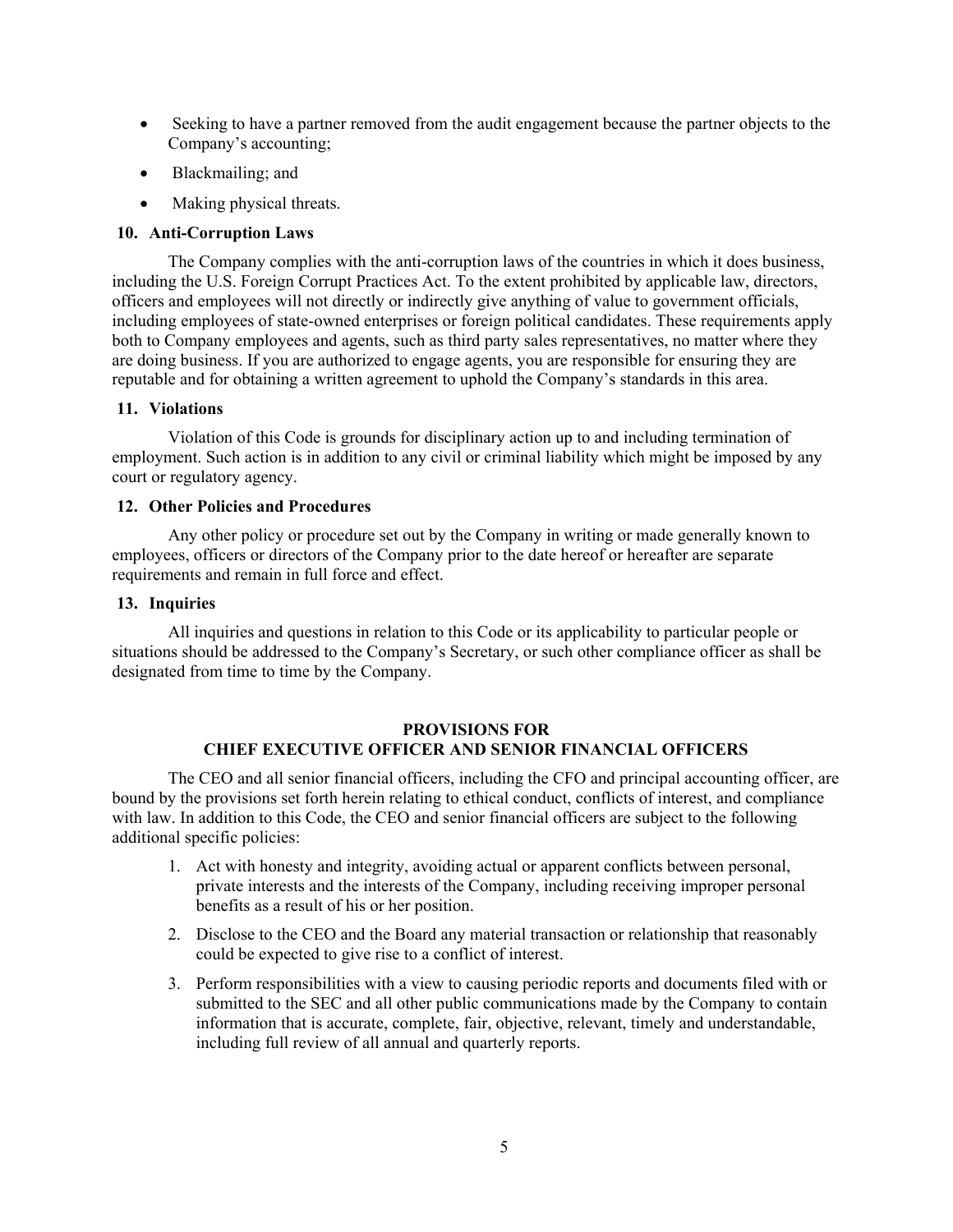- 4. Comply with laws, rules and regulations of federal, state and local governments applicable to the Company and with the rules and regulations of private and public regulatory agencies having jurisdiction over the Company.
- 5. Act in good faith, responsibly, with due care, competence and diligence, without misrepresenting or omitting material facts or allowing independent judgment to be compromised or subordinated.
- 6. Respect the confidentiality of information acquired in the course of performance of his or her responsibilities except when authorized or otherwise legally obligated to disclose any such information; not use confidential information acquired in the course of performing his or her responsibilities for personal advantage.
- 7. Share knowledge and maintain skills important and relevant to the needs of the Company, its stockholders and other constituencies and the general public.
- 8. Proactively promote ethical behavior among subordinates and peers in his or her work environment and community.
- 9. Use and control all corporate assets and resources employed by or entrusted to him or her in a responsible manner.
- 10. Not use corporate information, corporate assets, corporate opportunities or his or her position with the Company for personal gain; not compete directly or indirectly with the Company, subject to the Company's certificate of incorporation in effect from time to time and to any other fiduciary or contractual obligations such officer may have.
- 11. Comply in all respects with this Code.
- 12. Advance the Company's legitimate interests when the opportunity arises.

The Board will investigate any reported violations and will oversee an appropriate response, including corrective action and preventative measures. Any officer who violates this Code will face appropriate, case specific disciplinary action, which may include demotion or discharge.

Any request for a waiver of any provision of this Code must be in writing and addressed to the Chairman of the Board. Any waiver of this Code will be disclosed as provided in Section 6 of this Code.

It is the policy of the Company that each officer covered by this Code shall acknowledge and certify to the foregoing annually and file a copy of such certification with the Chairman of the Board.